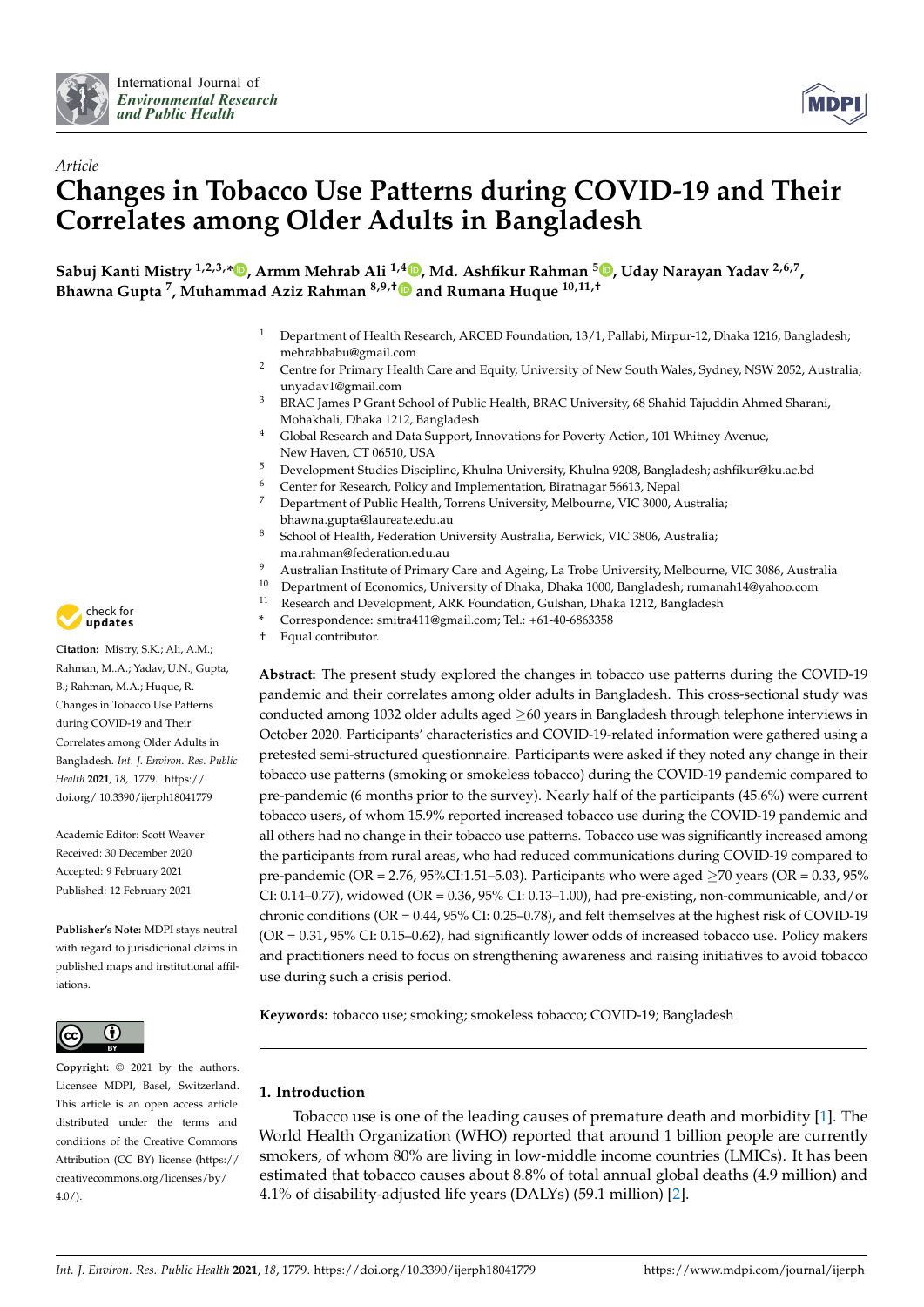All countries globally have been affected by tobacco, but now this epidemic is shifting from high-income countries to LMICs including Bangladesh, a South Asian country, because of the international expansion of major tobacco companies [\[3\]](#page-8-2). Smoking tobacco and consuming smokeless tobacco (SLT) products are significant risk factors of non-communicable diseases (NCDs) [\[4\]](#page-8-3). A total of 126,000 deaths were caused by tobaccorelated diseases in 2018 in Bangladesh [\[5\]](#page-8-4). According to the most recent Global Adult Tobacco Survey, 35.3% of adults were consuming tobacco products in Bangladesh in 2017, where the prevalence of smoking was 18.0%. Notably, the smoking prevalence was considerably higher among males [\[6\]](#page-8-5). While people of all ages are at risk of tobacco use, the prevalence of tobacco use was the highest among older adults aged 55 years and above (64.2%; smoking: 26.9%; SLT: 47.1%) in Bangladesh [\[7\]](#page-8-6), making them at risk of tobacco-related morbidities and death.

The COVID-19 pandemic is the most remarkable public health calamity of this century. The disease continues to invade the entire world; as of 28 January 2021, there were more than 2 million deaths with more than 100 million confirmed cases worldwide. More than 533 thousand confirmed cases with 8072 deaths were also reported by the same date in Bangladesh [\[8\]](#page-8-7). Although everybody is at risk of COVID-19, certain groups of the population are more vulnerable than others to its deadliest effects. One such group is older adults who are particularly vulnerable to morbidity and mortality from COVID-19, as they often suffer from different non-communicable and/or chronic conditions such as diabetics, hypertension, and obesity [\[9–](#page-8-8)[11\]](#page-8-9). Evidence suggests that hospitalisation rates are higher among older adults aged 65 years or over, and deaths are 23 times more likely compared to those aged below 65 years [\[12\]](#page-8-10).

At the same time, the growing pandemic is augmenting existing mental health problems by exacerbating the extent of loneliness, anxiety, panic, depression, and long-term psychosocial impacts among older adults [\[13\]](#page-8-11). Prolonged lockdown, social distancing, and self-isolation are increasing stress and fear, with the potential upsurge of tobacco use [\[14\]](#page-8-12). In addition, tobacco use may increase due to its use as a coping strategy for the increasing levels of anxiety and stress exacerbated by the isolation and quarantine imposed during COVID-19 [\[11,](#page-8-9)[15\]](#page-8-13). The diverse nexus of intertwined biological and socio-ecological factors amid this pandemic alongside the lack of access to health care services may augment the density of depression, suicide, domestic violence, and psychiatric illnesses [\[10\]](#page-8-14), resulting in a higher use of tobacco products.

While no clear relationship has been established so far between smoking and COVID-19, evidence suggests that tobacco use increases the severity of the disease among COVID-19 patients [\[14,](#page-8-12)[16,](#page-8-15)[17\]](#page-8-16). During the previous Middle East respiratory syndrome coronavirus (MERS-CoV) outbreak as well, smokers were twice as likely to be affected by and incur deaths from the influenza than non-smokers [\[18,](#page-8-17)[19\]](#page-8-18). Therefore, the present study was carried out in Bangladesh to know about the changes in tobacco use patterns during COVID-19 among older adults. The study also explored the factors associated with changes in tobacco use among older adults in Bangladesh.

#### **2. Materials and Methods**

## *2.1. Study Design and Participants*

This cross-sectional study was conducted remotely through telephone interviews in October 2020. We utilised a pre-established registry, developed through merging the contact information of households from ten different community-based studies accomplished by Aureolin Research, Consultancy, and Expertise Development (ARCED) Foundation during 2016–2020 as sampling frame. The registry comprised almost 9000 households for which verified contact information was available. It included households from mixed demographic groups, including urban and rural areas, different income groups, and households from all eight administrative divisions of Bangladesh.

The sample size of 1096 was calculated considering a 50% prevalence with a 5% margin of error, at the 95% level of confidence, 90% power of the test, and 95% response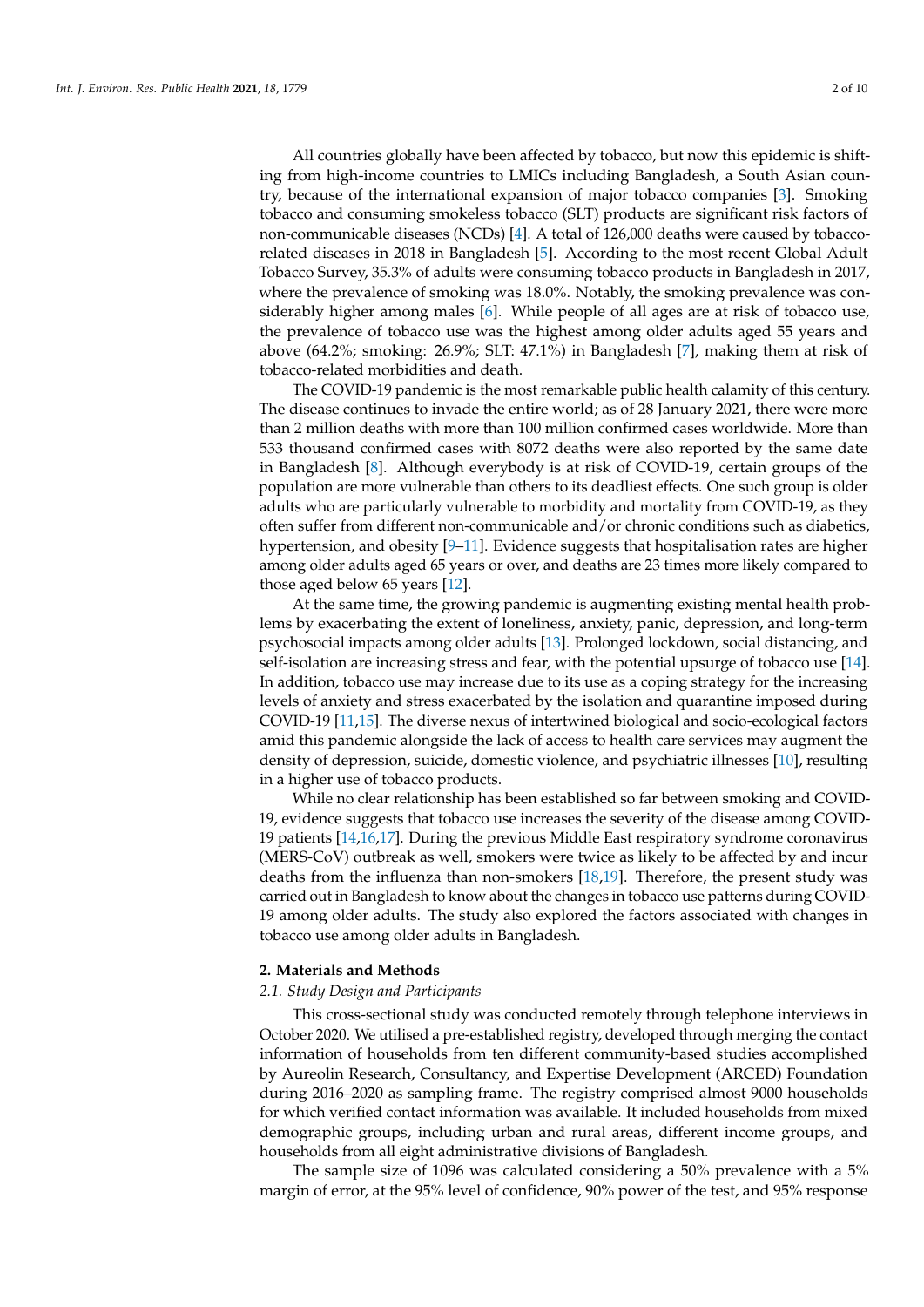rate. However, only 1032 participants participated in the final study, with an overall response rate of approximately 94%. To ensure representativeness from all divisions, we adopted a probability proportionate to the number of older adults in each division [\[20\]](#page-8-19).

A stratified random sampling technique was followed to select the targeted households from each administrative division. One eligible respondent was interviewed from each of the sampled households. In cases where there was more than one eligible participant in a selected household, the oldest one was interviewed. Daily attempts to reach the sampled households by phone were made for up to three days. It required an average of 1.30 (SD  $\pm$ 0.57) phone calls for each participant to successfully survey the 1032 participants. In cases where any household from a certain administrative division was not possible to reach, did not fit the inclusion criteria, or refused to participate, a replacement sample was taken randomly from that specific administrative division. The inclusion criterion was being aged 60 years and above, and the exclusion criteria included severe mental health problems (clinically proved schizophrenia, bipolar mood disorder, dementia/cognitive impairment), a hearing disability, extensive memory problems resulting in the unreliability of answers, or inability to communicate.

#### *2.2. Measures*

## 2.2.1. Outcome Measures

The outcome variable of this study considered whether the current tobacco users (smoking any tobacco products or using any SLTs within 30 days of the survey [\[21\]](#page-9-0)) perceived any change in their tobacco use patterns during COVID-19 compared to before the pandemic (6 months prior to the survey). We asked the participants if they have noted any change in their tobacco use patterns during COVID-19. We categorised and coded the outcome variables as changes in tobacco use patterns during COVID-19 (0 = no change, 1 = increased). We did not find anyone who reported to decrease tobacco use during the COVID-19 pandemic; thus, this change was excluded from the coding.

## 2.2.2. Explanatory Variables

The explanatory variables considered in this study were as follows: age (categorised as 60–69, 70–79, and  $\geq$ 80); sex (male/female); marital status (married/widowed); literacy (illiterate/literate); family size  $(\leq 4 \text{ or } > 4)$ ; family income in Bangladeshi Taka (BDT) (<5000, 5000–10,000, >10,000); residence (urban/rural); occupation (currently employed/unemployed or retired); living arrangements (living alone or with family); memory or concentration problems (no problem/low memory or concentration); presence of pre-existing non-communicable chronic conditions (yes/no); concerned about COVID-19 (hardly, sometimes/often); difficulty in getting food, medicine, and routine medical care during COVID-19 (yes/no); frequency of communication with friends and family during COVID-19 (less than previous/same as previous); and source of COVID-19-related information (TV/radio, health workers, and friends/family/neighbours).

Self-reported information on pre-existing medical conditions, such as arthritis, hypertension, heart diseases, stroke, hypercholesterolemia, diabetes, chronic respiratory diseases, chronic kidney disease, and cancer were also collected.

#### 2.2.3. Data Collection Tools and Techniques

A validated semi-structured questionnaire in the Bengali language, in which most of the questions were adopted from previous studies, was used to collect the information [\[22](#page-9-1)[–24\]](#page-9-2). The Bengali version of the tool was piloted among a small sample  $(n = 10)$  of older adults to refine the language in the final version. The participants approved the tool designed by research team without any corrections or suggestions.

Data collection was conducted through telephone interviews by 10 data collectors and the responses were noted in the SurveyCTO mobile app (Dobility, Inc., Washington, DC, USA) [\(https://www.surveycto.com/\)](https://www.surveycto.com/). The data collectors were trained extensively for four days by Sabuj Kanti Mistry, ARM Mehrab Ali, and Uday Narayan Yadav remotely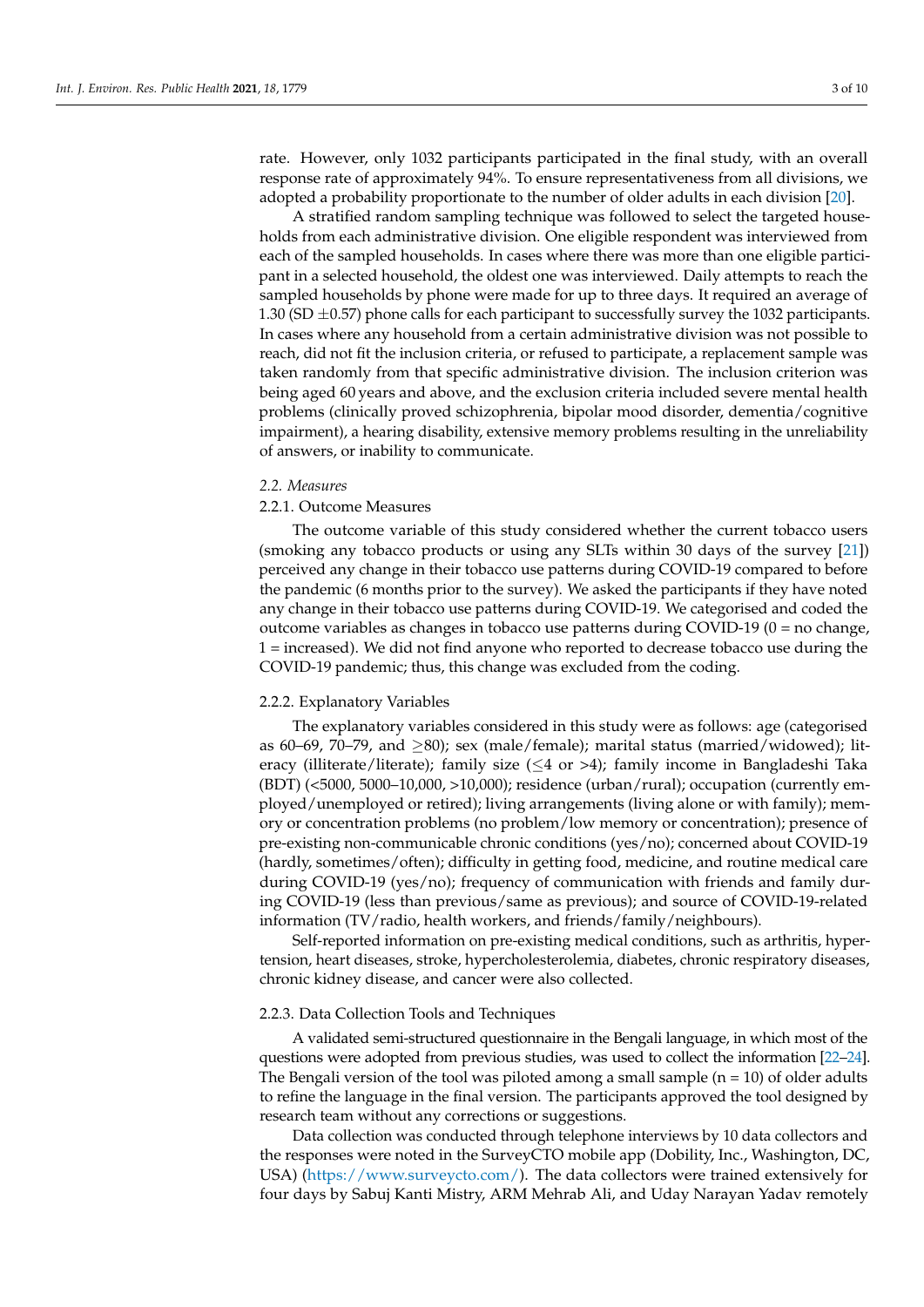using the Zoom platform (Zoom Video Communications, Inc., San Jose, CA, USA) before the data collection.

## 2.2.4. Statistical Analysis

The distribution of the variables was assessed through descriptive analysis. Given our variables' categorical nature, Chi-square tests were performed to compare differences in the changes in tobacco use by explanatory variables, with a 5% level of significance. We used binary logistic regression models to explore the factors associated with dichotomised changes in tobacco use. The initial model was run with all potential covariates, then using the backward elimination criteria with the Akaike information criterion (AIC), a final model was selected. The adjusted odds ratio (aOR) and associated 95% confidence interval (95% CI) were reported. All analyses were performed using the statistical software package Stata (Version 14.0, StataCorp LLC, Texas, TX, USA).

#### 2.2.5. Ethical Approval

The study protocol was approved by the institutional review board of Institute of Health Economics, University of Dhaka, Bangladesh (Ref: IHE/2020/1037). Verbal informed consent was sought from the participants before administering the survey. Participation was voluntary, and participants did not receive any compensation.

#### **3. Results**

A total of 1032 older adults participated in this study, of whom 471 participants (45.6%) were using tobacco, i.e., smokers (20.2%), SLT users (33.1%), and dual users (7.7%). Of the 471 current tobacco users, 21.0% were from the Dhaka division, 77.1% aged 60–69 years, 72.0% male, 72.0% from the rural areas, 57.5% illiterate, 82.8% were married, and 93.4% were residing with their family members. Over half of them (61.6%) had a family income of >10,000 Bangladeshi Taka (1 Bangladeshi Taka  $\approx$  0.012 USD) and resided at more than 30 min walking distance from the nearest health centre (53.1%). Details are shown in Table [1.](#page-4-0)

|                 | Overall $(n = 1032)$ | Tobacco User $(n = 471)$ | Change in Tobacco Use |                  |                  |
|-----------------|----------------------|--------------------------|-----------------------|------------------|------------------|
| Characteristics |                      |                          | No Change             | <b>Increased</b> |                  |
|                 | $n$ (%)              | $n$ (%)                  | $n$ (%)               | $n$ (%)          | $\boldsymbol{p}$ |
| Overall         |                      |                          | 396(84.1)             | 75(15.9)         |                  |
| Division        |                      |                          |                       |                  |                  |
| Barishal        | 149(14.4)            | 62(13.2)                 | 49(79.0)              | 13(21.0)         | 0.556            |
| Cottogram       | 137(13.3)            | 62(13.2)                 | 54(87.1)              | 8(12.9)          |                  |
| <b>Dhaka</b>    | 210(20.4)            | 99(21.0)                 | 79(79.8)              | 20(20.2)         |                  |
| Mymensingh      | 63(6.1)              | 25(5.3)                  | 20(80.0)              | 5(20.0)          |                  |
| Khulna          | 158(15.3)            | 72(15.3)                 | 64(88.9)              | 8(11.1)          |                  |
| Rajshahi        | 103(10.0)            | 44(9.3)                  | 36(81.8)              | 8(18.2)          |                  |
| Rangpur         | 144(14.0)            | 69(14.7)                 | 61(88.4)              | 8(11.6)          |                  |
| Sylhet          | 68(6.6)              | 38(8.1)                  | 33(86.8)              | 5(13.2)          |                  |
| Age (year, %)   |                      |                          |                       |                  |                  |
| $60 - 69$       | 803(77.8)            | 363(77.1)                | 297(81.8)             | 66(18.2)         | 0.014            |
| $\geq$ 70       | 229(22.2)            | 108(22.9)                | 99(91.7)              | 9(8.3)           |                  |
| Sex             |                      |                          |                       |                  |                  |
| Male            | 676(65.5)            | 339(72.0)                | 286(84.4)             | 53(15.6)         | 0.783            |
| Female          | 356(34.5)            | 132(28.0)                | 110(83.3)             | 22(16.7)         |                  |
| Marital status  |                      |                          |                       |                  |                  |
| Married         | 840(81.4)            | 390(82.8)                | 320(82.1)             | 70(18.0)         | 0.008            |
| Widow/Widower   | 192(18.6)            | 81(17.2)                 | 76(93.8)              | 5(6.2)           |                  |
| Literacy        |                      |                          |                       |                  |                  |
| Illiterate      | 602(58.3)            | 271(57.5)                | 231(85.2)             | 40(14.8)         | 0.422            |
| literate        | 430(41.7)            | 200(42.5)                | 165(82.5)             | 35(17.5)         |                  |

**Table 1.** Participants' characteristics and bivariate analysis of changes in tobacco use during COVID-19.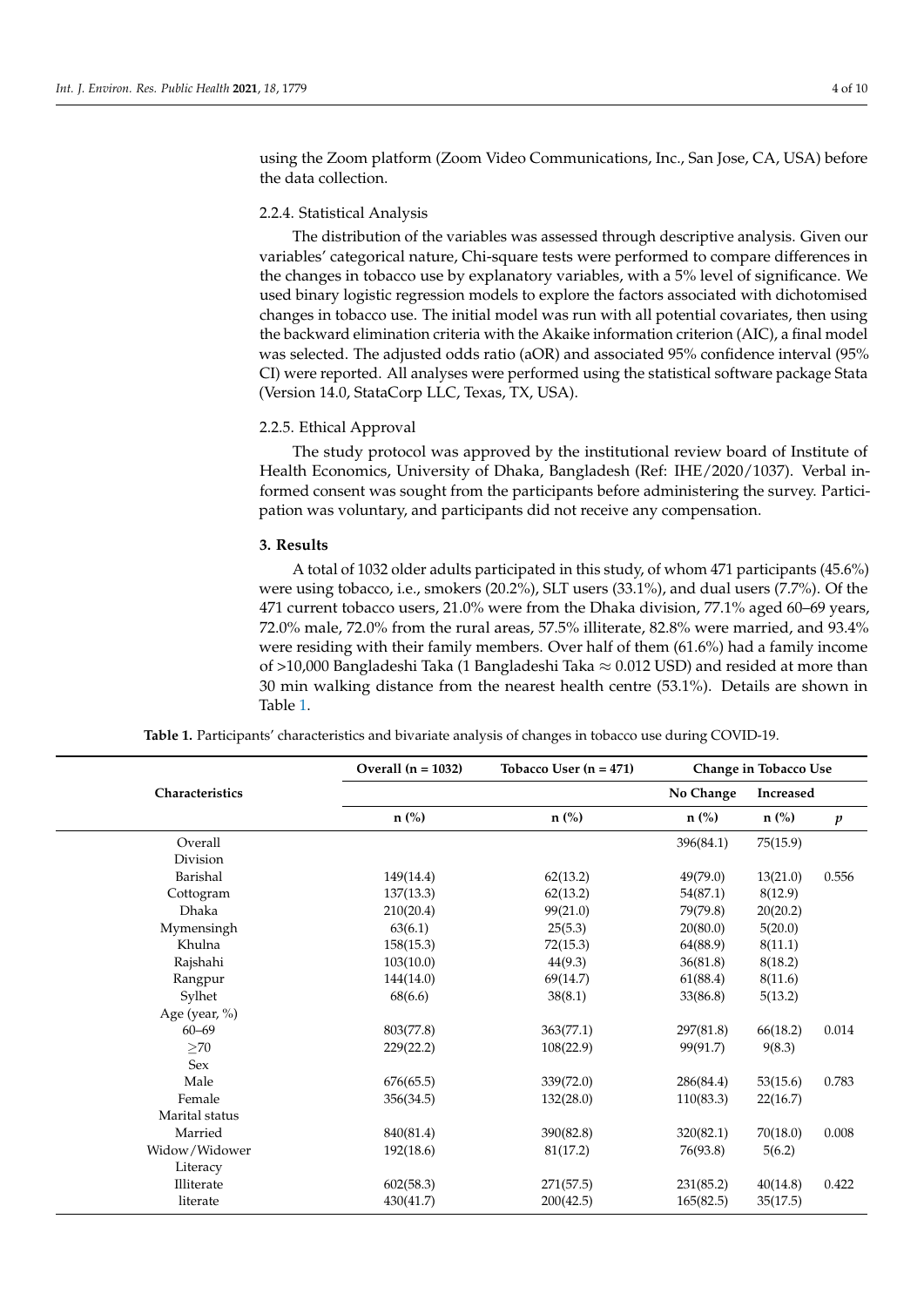<span id="page-4-0"></span>

|                                                              | Overall $(n = 1032)$ | Tobacco User ( $n = 471$ ) | Change in Tobacco Use |           |                  |
|--------------------------------------------------------------|----------------------|----------------------------|-----------------------|-----------|------------------|
| Characteristics                                              |                      |                            | No Change             | Increased |                  |
|                                                              | n (%)                | $n$ (%)                    | $n$ (%)               | $n$ (%)   | $\boldsymbol{p}$ |
| Family size                                                  |                      |                            |                       |           |                  |
| ${\leq}4$                                                    | 318(30.8)            | 134(28.5)                  | 115(85.8)             | 19(14.2)  | 0.514            |
| $>\!4$                                                       | 714(69.2)            | 337(71.6)                  | 281(83.4)             | 56(16.6)  |                  |
| Family income (BDT)                                          |                      |                            |                       |           |                  |
| $5000$                                                       | 145(14.1)            | 60(12.7)                   | 43(71.7)              | 17(28.3)  | 0.001            |
| 5000-10,000                                                  | 331(32.1)            | 121(25.7)                  | 96(79.3)              | 25(20.7)  |                  |
| >10,000                                                      | 556(53.9)            | 290(61.6)                  | 257(88.6)             | 33(11.4)  |                  |
| Residence                                                    |                      |                            |                       |           |                  |
| Urban                                                        | 269(26.1)            | 132(28.0)                  | 124(93.9)             | 8(6.1)    | 0.000            |
| Rural                                                        | 763(73.9)            | 339(72.0)                  | 272(80.2)             | 67(19.8)  |                  |
| Current occupation                                           |                      |                            |                       |           |                  |
| Employed                                                     | 419(40.6)            | 236(50.1)                  | 201(85.2)             | 35(14.8)  | 0.516            |
| Unemployed                                                   | 613(59.4)            | 235(49.9)                  | 195(83.0)             | 40(17.0)  |                  |
| Living arrangement                                           |                      |                            |                       |           |                  |
| Living with other family members                             | 953(92.3)            | 440(93.4)                  | 372(84.6)             | 68(15.5)  | 0.295            |
| Living alone                                                 | 79(7.7)              | 31(6.6)                    | 24(77.4)              | 7(22.6)   |                  |
| Dependent on family for living                               |                      |                            |                       |           |                  |
|                                                              |                      |                            |                       |           |                  |
| No                                                           | 329(31.9)            | 146(31.0)                  | 119(81.5)             | 27(18.5)  | 0.307            |
| Yes                                                          | 703(68.1)            | 325(69.0)                  | 277(85.2)             | 48(14.8)  |                  |
| Walking distance to the nearest health centre                |                      |                            |                       |           |                  |
| $<$ 30 min                                                   | 508(49.2)            | 221(46.9)                  | 183(82.8)             | 38(17.2)  | 0.478            |
| $\geq$ 30 min                                                | 524(50.8)            | 250(53.1)                  | 213(85.2)             | 37(14.8)  |                  |
| Problem in memory or concentration                           |                      |                            |                       |           |                  |
| No problem                                                   | 782(75.8)            | 360(76.4)                  | 305(84.7)             | 55(15.3)  | 0.490            |
| Low memory or concentration                                  | 250(24.2)            | 111(23.6)                  | 91(82.0)              | 20(18.0)  |                  |
| Pre-existing chronic conditions                              |                      |                            |                       |           |                  |
| No                                                           | 424(41.1)            | 162(34.4)                  | 122(75.3)             | 40(24.7)  | 0.000            |
| Yes                                                          | 608(58.9)            | 309(65.6)                  | 274(88.7)             | 35(11.3)  |                  |
| Concerned about COVID-19                                     |                      |                            |                       |           |                  |
| Hardly                                                       | 299(29.0)            | 118(25.1)                  | 99(83.9)              | 19(16.1)  | 0.951            |
| Sometimes/often                                              | 733(71.0)            | 353(74.9)                  | 297(84.1)             | 56(15.9)  |                  |
| Overwhelmed by COVID-19                                      |                      |                            |                       |           |                  |
| Hardly                                                       | 370(36.4)            | 142(30.7)                  | 117(78.0)             | 33(22.0)  | 0.014            |
| Sometimes/often                                              | 647(63.6)            | 321(79.3)                  | 279(86.9)             | 42(13.1)  |                  |
| Feeling himself at highest risk of COVID-19                  |                      |                            |                       |           |                  |
| No                                                           | 603(58.4)            | 292(62.0)                  | 234(80.1)             | 58(19.9)  | 0.003            |
| Yes                                                          | 429(41.6)            | 179(38.0)                  | 162(90.5)             | 17(9.5)   |                  |
| Difficulty in getting food during COVID-19                   |                      |                            |                       |           |                  |
| NO                                                           | 553(55.3)            | 221(48.0)                  | 186(84.2)             | 35(15.8)  | 0.629            |
| Yes                                                          | 447(44.7)            | 239(52.0)                  | 205(85.8)             | 34(14.2)  |                  |
| Difficulty in getting medicine during                        |                      |                            |                       |           |                  |
| COVID-19                                                     |                      |                            |                       |           |                  |
| No                                                           | 733(75.3)            | 322(71.6)                  | 275(85.4)             | 47(14.6)  | 0.782            |
| Yes                                                          | 240(24.7)            | 128(28.4)                  | 108(84.4)             | 20(15.6)  |                  |
| Difficulty receiving routine medical care<br>during COVID-19 |                      |                            |                       |           |                  |
| No                                                           | 751(72.8)            | 311(66.0)                  | 254(81.7)             | 57(18.3)  | 0.047            |
| Yes                                                          | 281(27.2)            | 160(34.0)                  | 142(88.8)             | 18(11.2)  |                  |
| Feeling of loneliness                                        |                      |                            |                       |           |                  |
| Hardly                                                       | 822(79.7)            | 366(77.7)                  | 301(82.2)             | 65(17.8)  | 0.042            |
| Sometimes/often                                              | 210(20.3)            | 105(22.3)                  | 95(90.5)              | 10(9.5)   |                  |
| Frequency of communication during<br>COVID-19                |                      |                            |                       |           |                  |
| Same as previous                                             | 598(58.0)            | 298(63.3)                  | 267(89.6)             | 31(10.4)  | 0.000            |
| Less than previous                                           | 434(42.0)            | 173(36.7)                  | 129(74.6)             | 44(25.4)  |                  |
| Received financial support during COVID-19                   |                      |                            |                       |           |                  |
| No                                                           | 764(74.0)            | 323(68.6)                  | 264(81.7)             | 59(18.3)  | 0.040            |
| Yes                                                          | 268(26.0)            | 148(31.4)                  | 132(89.2)             | 16(10.8)  |                  |
|                                                              |                      |                            |                       |           |                  |

**Table 1.** *Cont.*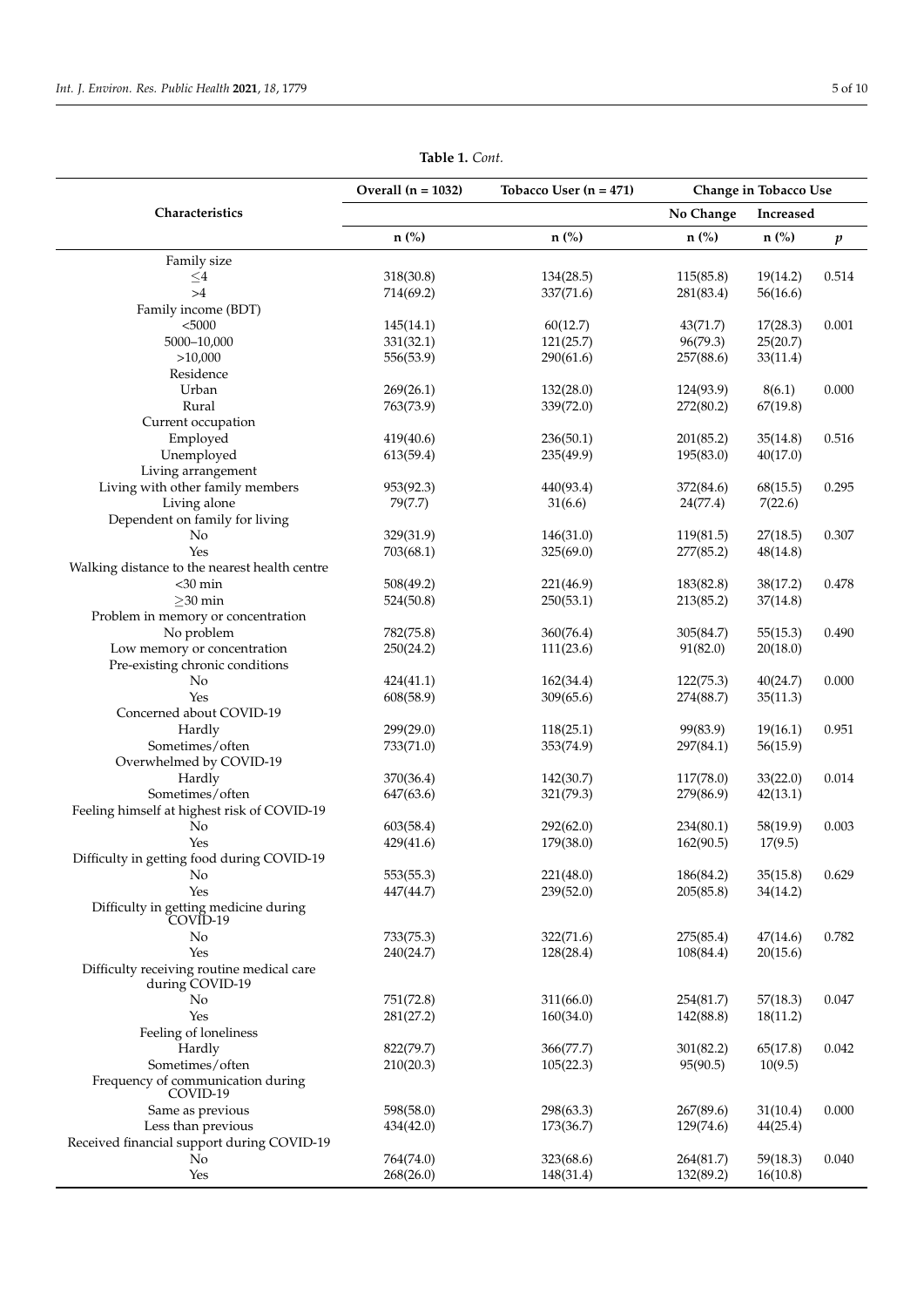## *3.1. Changes in Tobacco Use during COVID-19*

The study revealed that none of the participants started tobacco use during this pandemic, and no current smokers reported a decrease in their tobacco use. However, 15.9% of the participants reported that their tobacco use had increased during COVID-19. Tobacco smoking increased among 13.5% of the participants who were current smokers, while the use of SLT products increased among 15.2% of the current SLT users. No significant difference was observed between male and female participants in terms of increased tobacco use during COVID-19. A significantly higher percentage of participants (*p* < 0.001) from rural areas reported that they had increased frequency of tobacco use during the COVID-19 pandemic compared to those from urban areas (19.8% vs. 6.1%). Similarly, the percentage with increased tobacco use was significantly higher among the participants who had less communication with others during this pandemic than previously (25.4% vs. 10.4%). The frequency of increased tobacco use was also significantly higher (*p* < 0.05) among participants aged 60–69 years, married, participants from poor households, those from rural areas, participants with pre-existing non-communicable chronic conditions, those who were hardly overwhelmed by COVID-19, and those who did not receive any financial support during COVID-19. See Table [1](#page-4-0) for details.

#### *3.2. Factors Associated with Changed Tobacco Use during COVID-19*

In the adjusted model, age, marital status, residence, pre-existing non-communicable chronic conditions, perceived risk of COVID-19, and frequency of communication during COVID-19 as source of COVID-19-related information were all significantly associated with increased frequency of tobacco use among the participants (Table [2\)](#page-5-0).

| Characteristics                                                       | <b>AOR</b> | 95% CI        |
|-----------------------------------------------------------------------|------------|---------------|
| Age (year, $\%$ )                                                     |            |               |
| $60 - 69$                                                             | Ref        |               |
| $\geq$ 70                                                             | 0.33       | $0.14 - 0.77$ |
| Marital status                                                        |            |               |
| Married                                                               | Ref        |               |
| Widow/Widower                                                         | 0.36       | $0.13 - 1.00$ |
| Family size                                                           |            |               |
| $\leq$ 4                                                              | Ref        |               |
| >4                                                                    | 1.67       | $0.87 - 3.18$ |
| Family monthly income (BDT)                                           |            |               |
| < 5000                                                                | Ref        |               |
| 5000-10,000                                                           | 0.89       | $0.37 - 2.15$ |
| >10,000                                                               | 0.69       | $0.29 - 1.66$ |
| Residence                                                             |            |               |
| Urban                                                                 | Ref        |               |
| Rural                                                                 | 2.97       | $1.27 - 6.94$ |
| Current occupation                                                    |            |               |
| Employed                                                              | Ref        |               |
| Unemployed or retired                                                 | 1.36       | $0.76 - 2.46$ |
| Pre-existing conditions                                               |            |               |
| No                                                                    | Ref        |               |
| Yes                                                                   | 0.44       | $0.25 - 0.78$ |
| Feeling themselves at the highest risk of COVID-19                    |            |               |
| No                                                                    | Ref        |               |
| Yes                                                                   | 0.31       | $0.15 - 0.62$ |
| Frequency of communication during the pandemic                        |            |               |
| Same as previous                                                      | Ref        |               |
| Less than previous                                                    | 2.76       | $1.51 - 5.03$ |
| Receiving COVID-19-related information from friends/family/neighbours |            |               |
| No                                                                    | Ref        |               |
| Yes                                                                   | 0.31       | $0.16 - 0.61$ |

<span id="page-5-0"></span>**Table 2.** Factors associated with increased tobacco use during COVID-19.

AOR = Adjusted odds ratio; Note: the model was adjusted for all the variables in the table.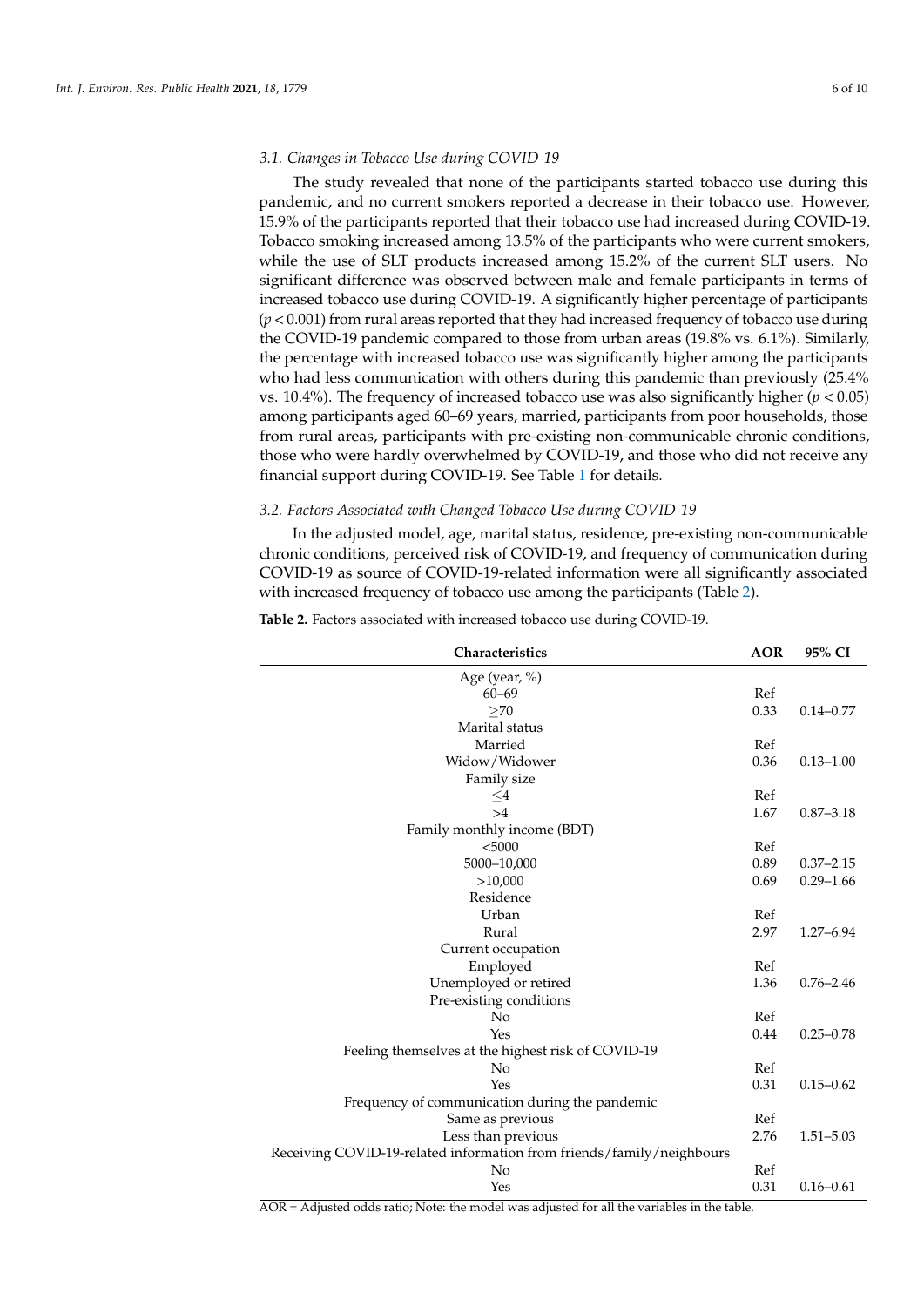We found that the participants who were aged 70 years or more had 67% lower odds of increased tobacco use than those aged  $60-69$  years ( $aOR = 0.33$ ,  $95\%$  CI:  $0.14-0.77$ ), and married participants had 64% lower odds of increased tobacco use than those who were widowed (aOR = 0.36, 95% CI: 0.13–1.00). Participants residing in rural areas had nearly three times higher odds of increased tobacco use than those residing in urban areas (aOR = 2.97, 95% CI: 1.27–6.94), and participants who had less frequency of communication with others during the pandemic had nearly three times higher odds of increased tobacco use frequency (aOR = 2.76, 95% CI: 1.51–5.03). On the other hand, participants who had one or more pre-existing non-communicable chronic conditions had  $56\%$  lower odds (aOR = 0.44, 95% CI: 0.25–0.78), and those who felt themselves at the highest risk of COVID-19 had around 70% lower odds (aOR = 0.31, 95% CI: 0.15–0.62) of increased tobacco use.

## **4. Discussion**

To the best of our knowledge, this is the first study carried out among older adults in Bangladesh to explore the change in tobacco use patterns amid the COVID-19 pandemic. The present study noted an overall 15.9% rise of tobacco use in older Bangladeshi adults amid this COVID-19 pandemic. The frequency of smoking increased among 13.5% of the participants who were currently smokers, while the frequency of using smokeless tobacco products increased among 15.2% of the participants. This percentage is relatively higher compared to a recent study carried out among the adult population in Belgium, which reported that 7.5% of the participants had an increased frequency of smoking during COVID-19 [\[25\]](#page-9-3). Another study also explored the tobacco use patterns in five countries (Italy, India, South Africa, the United Kingdom, and the United States) during COVID-19 and noted an increased frequency of tobacco use during COVID-19 [\[14\]](#page-8-12).

We found that a significantly higher percentage of participants from rural areas reported that they had increased tobacco use during this pandemic compared to those from urban areas. Several studies demonstrated that tobacco use is significantly higher among rural inhabitants than those of urban areas [\[26,](#page-9-4)[27\]](#page-9-5). However, the reasons behind the increased frequency of tobacco use among rural participants compared to those in urban areas during this pandemic remain unclear. One probable reason could be that rural inhabitants were more prone to be distressed and anxious during the COVID-19 pandemic because of inadequate health care facilities, limited capabilities for public protection, and the unavailability of appropriate information [\[28,](#page-9-6)[29\]](#page-9-7), which might have led to increased tobacco use among the participants. Moreover, rural respondents are more dependent on other income-earning members who mainly work in the informal sector [\[30\]](#page-9-8); thus, they might have greater anxiety about future job losses of family members. This combined with the low literacy rate among older adults [\[31\]](#page-9-9) could also lead to increased tobacco use.

Our study also demonstrated that the participants who had less frequency of communication with others during COVID-19 had the highest odds of increased tobacco use. As the present study was carried out during the peak of COVID-19 in Bangladesh, older adults having less communication with their friends and family members might have felt a loneliness that contributed to an increase in risky behaviour, such as more frequent tobacco use than that of normal times, which was also reported in several other studies [\[32](#page-9-10)[–34\]](#page-9-11). Evidence suggests that emotions of sadness and loneliness increase the likelihood of depressive symptoms and can increase the consumption of tobacco products in the process [\[18\]](#page-8-17). Several other studies also documented that smoking increases with increased mental illness [\[35](#page-9-12)[,36\]](#page-9-13). This is also an important finding, not only from the tobacco control policies viewpoint, but also from the health promotion perspective, as the health awareness campaigns for the current pandemic, or for any health-related issue, may not reach this group due to a lack of communication. Hence, alternate platforms such as community meetings could be a potential alternative to improve awareness in that vulnerable cohort.

Our study revealed that increase in tobacco use was significantly lower among participants aged 70 years or older compared to their younger counterparts. We also found that participants who had any pre-existing non-communicable and/or chronic conditions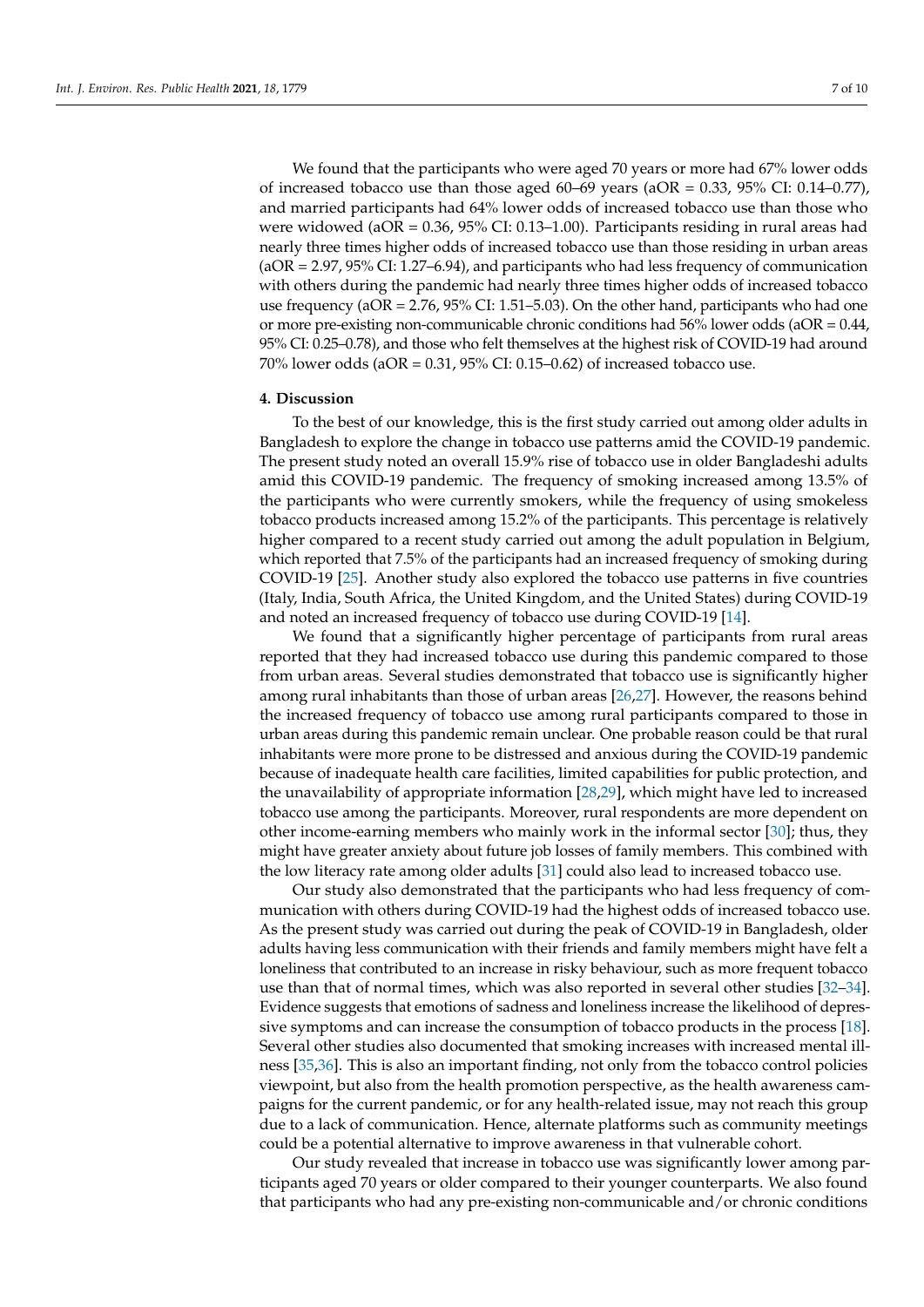had a lower chance of increased tobacco use during the pandemic. This is possibly because relatively older participants and those who were suffering from any non-communicable and/or chronic conditions were more concerned with the deadliest effects of COVID-19 and thus had lower tobacco use. Similarly, our results also suggest that the participants who perceived that they were at the highest risk of being infected with COVID-19 had significantly lower odds of increased frequency of tobacco use. As argued previously, these participants probably became more aware of the fact that COVID-19 seriously damages the lungs with different respiratory illnesses, and tobacco use can aggravate the situation to a great extent [\[10](#page-8-14)[,11](#page-8-9)[,14](#page-8-12)[,19\]](#page-8-18). Indeed, several studies demonstrated that tobacco use can lead to more adverse COVID-19-related outcomes than those of non-smokers [\[37,](#page-9-14)[38\]](#page-9-15), which could provide a greater motivation to decrease tobacco use. Therefore, giving up tobacco use would potentially aid efforts to tackle not only smoking-related chronic diseases, but also the new infectious-disease threat of COVID-19 [\[17](#page-8-16)[,25\]](#page-9-3). Although a recent study argued that risky behaviour increases with increased stress related to the perceived vulnerabilities of COVID-19 [\[15\]](#page-8-13), this was not the case in our study.

While LMICs are lagging behind in promoting tobacco control compared to developed countries, Bangladesh is one of the countries among the LMICs that has implemented tobacco control policies since 1990 [\[26\]](#page-9-4). This has been achieved with different measures such as banning smoking in public places and transports and banning the advertising and promotion of tobacco and tobacco product vending machines, in addition to requiring graphic warning labels on all tobacco products. The warnings provide general statements about the health consequences of tobacco use, stating that smoking causes death, lung cancer, stroke, heart disease, respiratory problems, or other problems. The text warnings cover up at least 50% of the front and back of cigarette and bidi packs [\[27\]](#page-9-5). In addition, the Bangladesh government initiated a policy to increase the price and taxes for all kinds of cigarettes and tobacco products, including upward adjustment tax rates [\[26,](#page-9-4)[27\]](#page-9-5). Nevertheless, the present study revealed that the frequency of consumption of tobacco products increased significantly during the COVID-19 pandemic. Therefore, policymakers and public health professionals need to consider delivering information about risky behaviours, such as tobacco use, while disseminating the health promotion messages in Bangladesh during this crisis of COVID-19. The involvement of health workers can augment the process in this regard [\[39\]](#page-9-16). This study's findings and policy implications are also very relevant for other countries with similar socio-economic backgrounds.

The limitations of the study include selection bias, as the sampling frame was based on the available household-level information in our registry. Second, there are potential possibilities of recall bias, as the study participants were aged 60 years and above. Third, due to the cross-sectional design, causality cannot be established. Furthermore, a strong limitation of our study is that all the information was self-reported and was based on subjective perceptions. On the other hand, the target sample size was achieved within the period of the pandemic, which indicated a strength of this study, as we had significant power to test our hypotheses.

#### **5. Conclusions**

We found that tobacco use increased as a coping strategy to manage stress and anxiety among older people of  $\geq$ 60 years in Bangladesh amid the COVID-19 pandemic. Residing in rural areas and having less communication with others were both significant predictors for increased tobacco use in this study. Policy makers and public health practitioners need to consider strengthening awareness and raising initiatives utilising accessible channels to reach this vulnerable cohort of the population. These initiatives are needed not only to control tobacco use, but also to disseminate health awareness messages including the current regular communications about COVID-19, specifically for those living in rural areas, to help them to quit tobacco during such a pandemic. Research is also required to test the effectiveness and cost-effectiveness of such interventions.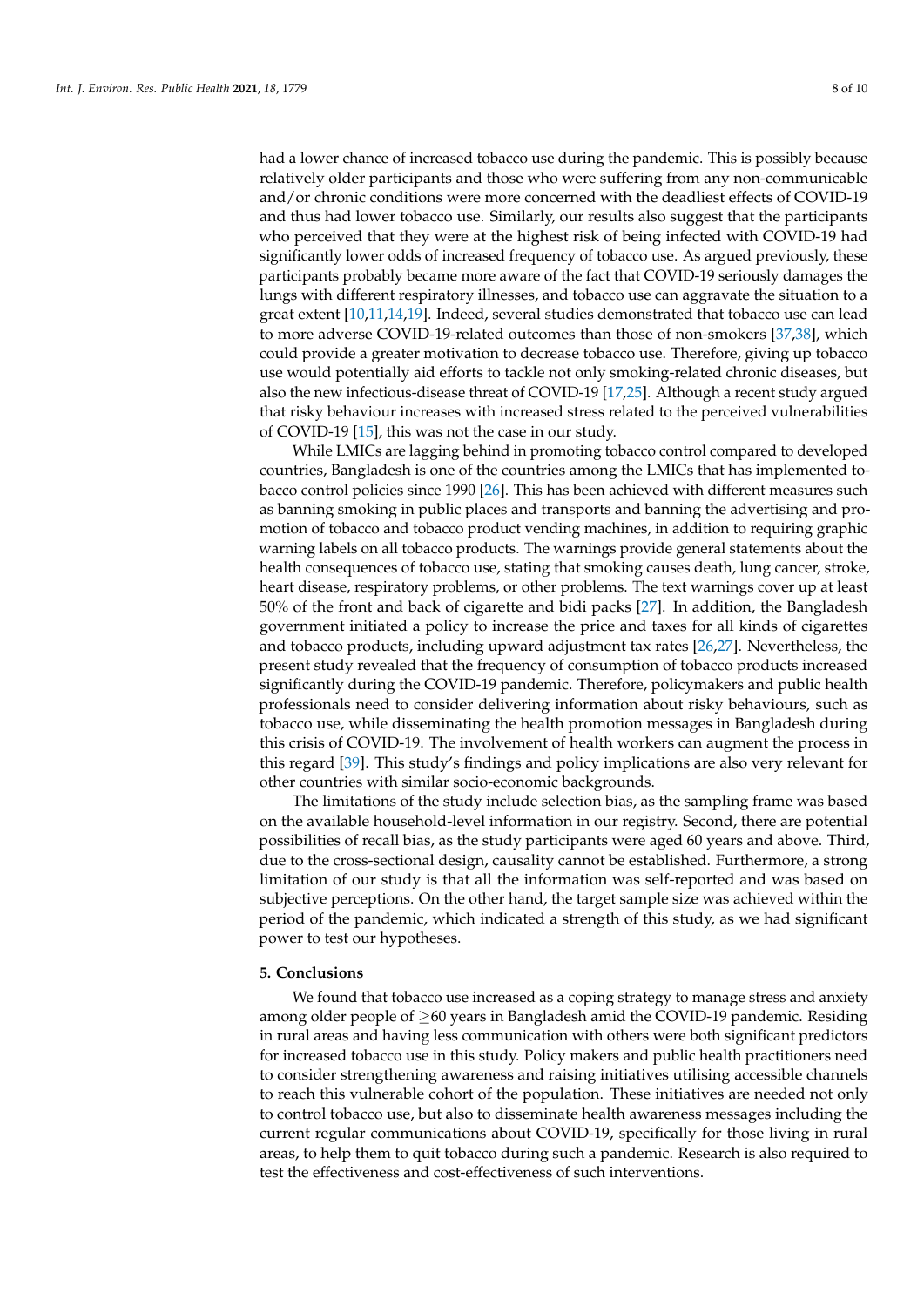**Author Contributions:** S.K.M., A.M.A. and U.N.Y. contributed to the design of the study. S.K.M. carried out the data analysis. S.K.M., A.M.A., M.A.R. (Md. Ashfikur Rahman), and U.N.Y. contributed to writing the first draft of the manuscript. B.G., M.A.R. (Muhammad Aziz Rahman), and R.H. commented extensively on the draft of the manuscript to finalise it. All authors have read and agreed to the published version of the manuscript.

**Funding:** This research was not funded.

**Institutional Review Board Statement:** The study was conducted according to the guidelines of the Declaration of Helsinki and approved by the institutional review board of the Institute of Health Economics, University of Dhaka, Bangladesh (Ref: IHE/2020/1037).

**Informed Consent Statement:** Verbal informed consent was obtained from all subjects involved in the study.

**Data Availability Statement:** The data are available upon reasonable request from the corresponding author.

**Acknowledgments:** We acknowledge the role of Zahirul Islam, Sadia Sumaia Chowdhury, and Shakil Al Mamun of ARCED Foundation for their all-out support in data collection for the study.

**Conflicts of Interest:** The authors have no conflict of interest to disclose.

## **References**

- <span id="page-8-0"></span>1. WHO. Tobacco. Available online: <https://www.who.int/news-room/fact-sheets/detail/tobacco> (accessed on 9 December 2020).
- <span id="page-8-1"></span>2. WHO. Management of Substance Abuse: Tobacco. Available online: [https://www.who.int/substance\\_abuse/facts/tobacco/en/](https://www.who.int/substance_abuse/facts/tobacco/en/) (accessed on 9 December 2020).
- <span id="page-8-2"></span>3. Anderson, C.L.; Becher, H.; Winkler, V. Tobacco control progress in low and middle income countries in comparison to high income countries. *Int. J. Environ. Res. Public Health* **2016**, *13*, 1039. [\[CrossRef\]](http://doi.org/10.3390/ijerph13101039) [\[PubMed\]](http://www.ncbi.nlm.nih.gov/pubmed/27783060)
- <span id="page-8-3"></span>4. Islam, F.M.A.; Walton, A. Tobacco Smoking and Use of Smokeless Tobacco and Their Association with Psychological Distress and Other Factors in a Rural District in Bangladesh: A Cross-Sectional Study. *J. Environ. Public Health* **2019**, *2019*, 1424592. [\[CrossRef\]](http://doi.org/10.1155/2019/1424592)
- <span id="page-8-4"></span>5. Burki, T.K. Tobacco consumption in Bangladesh. *Lancet Oncol.* **2019**, *20*, 478. [\[CrossRef\]](http://doi.org/10.1016/S1470-2045(19)30144-5)
- <span id="page-8-5"></span>6. WHO. *Global Adult Tobacco Survey: Bangladesh Report*; World Helath Organization: Dhaka, Bangladesh, 2017.
- <span id="page-8-6"></span>7. Nargis, N.; Thompson, M.E.; Fong, G.T.; Driezen, P.; Hussain, A.K.M.G.; Ruthbah, U.H.; Quah, A.C.K.; Abdullah, A.S. Prevalence and patterns of tobacco use in Bangladesh from 2009 to 2012: Evidence from International Tobacco Control (ITC) Study. *PLoS ONE* **2015**, *10*, e0141135. [\[CrossRef\]](http://doi.org/10.1371/journal.pone.0141135)
- <span id="page-8-7"></span>8. WHO. WHO Coronavirus Disease (COVID-19) Dashboard. Available online: <https://covid19.who.int/> (accessed on 7 December 2020).
- <span id="page-8-8"></span>9. CDC Covid-Response Team. Severe Outcomes Among Patients with Coronavirus Disease 2019 (COVID-19)—United States, February 12–16 March 2020. *MMWR Morb. Mortal. Wkly. Rep.* **2020**, *69*, 343–346. [\[CrossRef\]](http://doi.org/10.15585/mmwr.mm6912e2)
- <span id="page-8-14"></span>10. Brown, E.; Gray, R.; Monaco, S.L.; O'Donoghue, B.; Nelson, B.; Thompson, A.; Francey, S.; McGorry, P. The potential impact of COVID-19 on psychosis: A rapid review of contemporary epidemic and pandemic research. *Schizophr. Res.* **2020**, *222*, 79–87. [\[CrossRef\]](http://doi.org/10.1016/j.schres.2020.05.005) [\[PubMed\]](http://www.ncbi.nlm.nih.gov/pubmed/32389615)
- <span id="page-8-9"></span>11. Zhao, Q.; Meng, M.; Kumar, R.; Wu, Y.; Huang, J.; Lian, N.; Deng, Y.; Lin, S. The impact of COPD and smoking history on the severity of COVID-19: A systemic review and meta-analysis. *J. Med. Virol.* **2020**, *92*, 1915–1921. [\[CrossRef\]](http://doi.org/10.1002/jmv.25889)
- <span id="page-8-10"></span>12. Mueller, A.L.; McNamara, M.S.; Sinclair, D.A. Why does COVID-19 disproportionately affect older people? *Aging* **2020**, *12*, 9959–9981. [\[CrossRef\]](http://doi.org/10.18632/aging.103344)
- <span id="page-8-11"></span>13. Yadav, U.N.; Rayamajhee, B.; Mistry, S.K.; Parsekar, S.S.; Mishra, S.K. A syndemic perspective on the management of noncommunicable diseases amid the COVID-19 pandemic in low-and middle-income countries. *Front. Public Health* **2020**, *8*, 508. [\[CrossRef\]](http://doi.org/10.3389/fpubh.2020.00508)
- <span id="page-8-12"></span>14. Yach, D. Tobacco use patterns in five countries during the COVID-19 Lockdown. *Nicotine Tob. Res.* **2020**, *22*, 671–1672. [\[CrossRef\]](http://doi.org/10.1093/ntr/ntaa097)
- <span id="page-8-13"></span>15. Rahman, M.A.; Hoque, N.; Alif, S.M.; Salehin, M.; Islam, S.M.S.; Banik, B.; Sharif, A.; Nazim, N.B.; Sultana, F.; Cross, W. Factors associated with psychological distress, fear and coping strategies during the COVID-19 pandemic in Australia. *Glob. Health* **2020**, *16*, 1–15. [\[CrossRef\]](http://doi.org/10.1186/s12992-020-00624-w)
- <span id="page-8-15"></span>16. Alla, F.; Berlin, I.; Nguyen-Thanh, V.; Guignard, R.; Pasquereau, A.; Quelet, S.; Schwarzinger, M.; Arwidson, P. Tobacco and COVID-19: A crisis within a crisis? *Can. J. Public Health* **2020**, *111*, 995–999. [\[CrossRef\]](http://doi.org/10.17269/s41997-020-00427-x)
- <span id="page-8-16"></span>17. Kalan, M.E.; Ghobadi, H.; Taleb, Z.B.; Adham, D.; Cobb, C.O.; Ward, K.D.; Behaleh, R.; Fazlzadeh, M. COVID-19 and beliefs about tobacco use: An online cross-sectional study in Iran. *Environ. Sci. Pollut. Res.* **2020**, 1–9. [\[CrossRef\]](http://doi.org/10.1007/s11356-020-11038-x)
- <span id="page-8-17"></span>18. Arcavi, L.; Benowitz, N.L. Cigarette smoking and infection. *Arch. Intern. Med.* **2004**, *164*, 2206–2216. [\[CrossRef\]](http://doi.org/10.1001/archinte.164.20.2206)
- <span id="page-8-18"></span>19. Park, J.-E.; Jung, S.; Kim, A. MERS transmission and risk factors: A systematic review. *BMC Public Health* **2018**, *18*, 574. [\[CrossRef\]](http://doi.org/10.1186/s12889-018-5484-8)
- <span id="page-8-19"></span>20. BBS. *Elderly Population in Bangladesh: Current Features and Future Perspectives*; Banglaedsh Bureau of Statistics, Ministry of Bangladesh, Government of Bangladesh: Dhaka, Bangladesh, 2015.